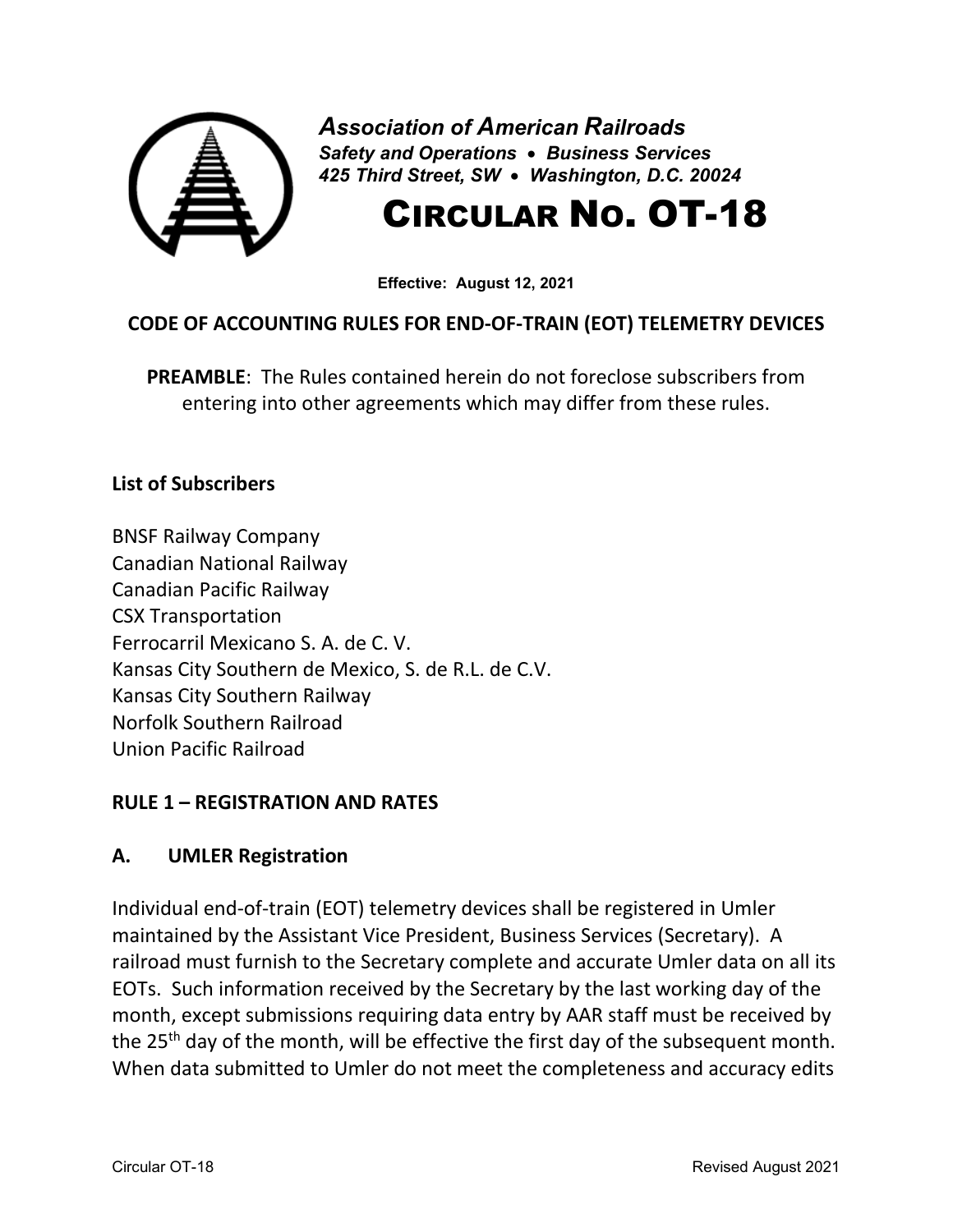performed by Business Services that EOT will not be eligible for the applicable daily usage rate.

Rates and other matters related to EOT devices registered in Umler which are owned by non-subscribers to these rules are not subject to and shall not be governed by these rules.

#### **B. Rate Master Registration**

- 1) EOT telemetry devices registered in Umler will be registered in the Car Hire Accounting Rate Master (CHARM).\*
- 2) When submitted Umler data meet the completeness and accuracy edits performed by Business Services, the EOT device rate will be \$15.00 per day for the first 15 consecutive days and \$50.00 per day thereafter.
- 3) When submitted Umler data fail to meet completeness and accuracy edits performed by the Business Services, the EOT device will be registered but will be zero rated until the first day of the month following the month in which such data is corrected.
- 4) EOT devices deleted from Umler in a given month will be retained in CHARM at the last effective rate through the following month.

## **C. Responsibility for EOT Devices Delivered to Non-Subscribers**

In the event an EOT device is delivered to a non-subscriber, the subscriber interchanging the EOT device to a non-subscriber shall be responsible for the charge, applicable under Paragraph B.2, while such device is in the possession of the non-subscriber until such device is again interchanged to a subscriber. (Subscribers may choose to make bilateral agreements with non-subscribers regarding device hire.)

\*CHARM is the industry repository for equipment rates. Storage of EOT data in CHARM will provide additional flexibility when the existing rate structure needs to be expanded.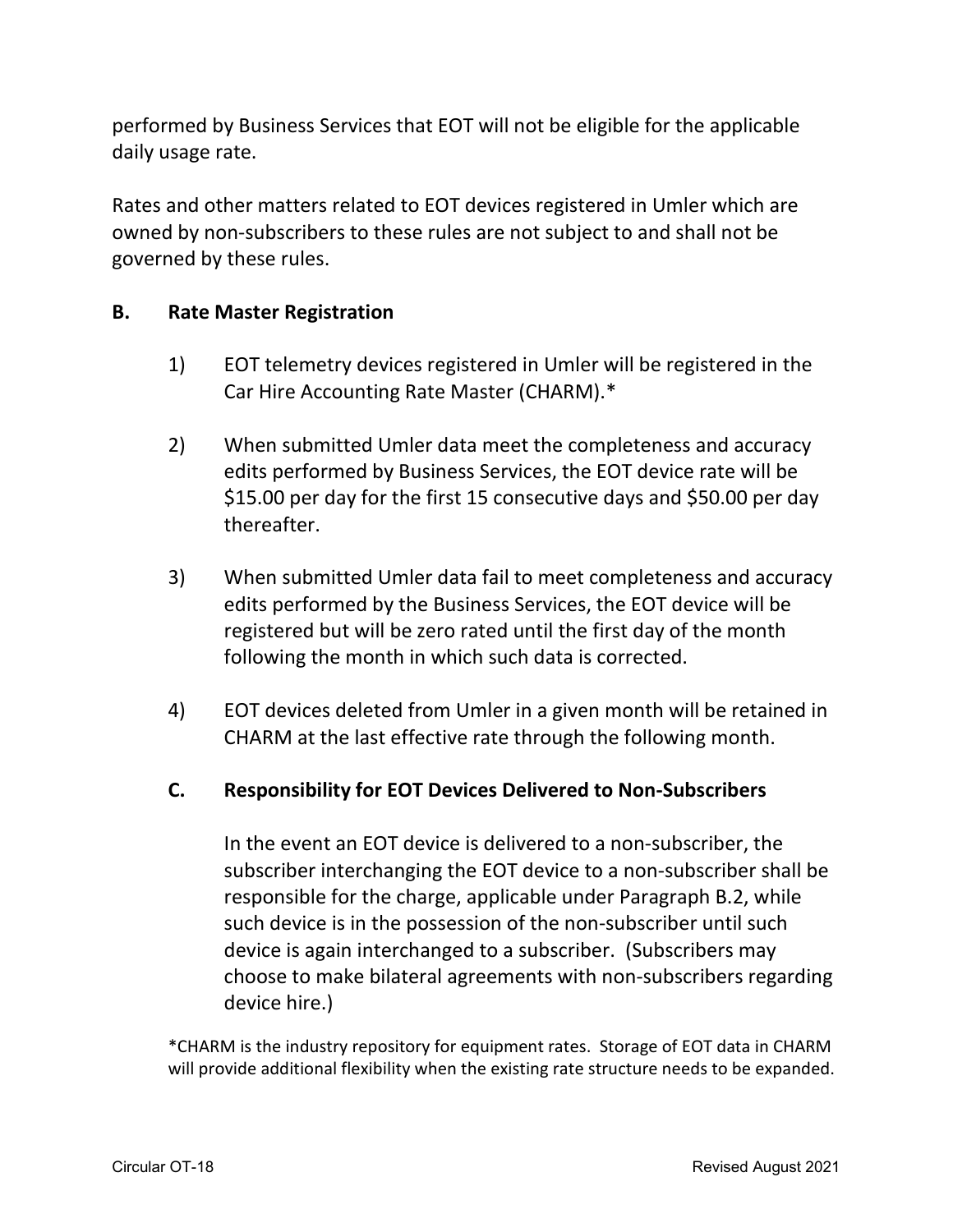#### **RULE 2 – COMPUTATION OF DAYS**

#### **A. Days**

Days shall be calculated by subtracting the date of receipt from the date of delivery. The day of receipt shall be disregarded and payment made for the day of delivery. A carrier receiving and delivering an EOT device on the same day shall not pay a charge for that day.

#### **B. Record Source**

The official interchange record created through LCS processing will be the record used for determination of device hire liability. Subscribers to these rules must use the LCS records to determine and pay device hire liability.

## **RULE 3 – REPAIR/IDLE CHARGES AND RECORD RETENTION**

#### **A. General**

- 1) EOT device charges will be allowed on devices out of service for repair or lying idle until returned to service, except as provided in Rule 5 or as follows:
	- a. A subscriber who had received a device with no interchanges to or movements reported by another subscriber shall be responsible for the daily device rate up to and not to exceed \$3,100.00. Charges will not be applicable for any subsequent days until event reporting resumes. Liability will resume on the date of the next event report at the \$15.00 per day rate.
	- b. A subscriber who had delivered a device to a non-subscriber shall be responsible for the daily device rate up to and not to exceed \$3,100.00. When the device is returned to a subscriber and the maximum liability had been reached, liability will resume at the \$15.00 per day rate.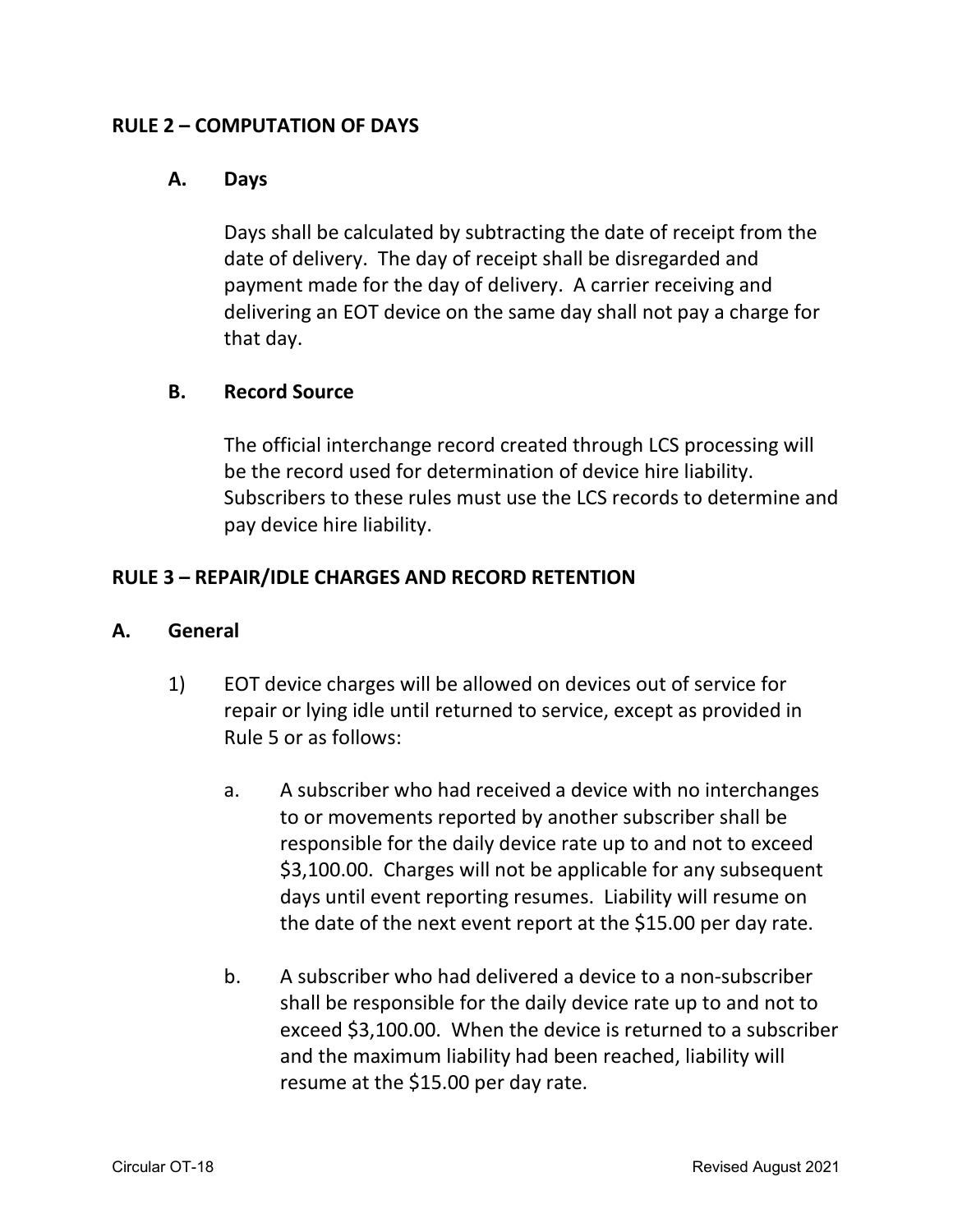2) Retention of Records

In order to make appropriate adjustments and audits, all roads shall retain records necessary to support receipts and payments for three (3) full calendar years prior to the current year except as provided in EOT Accounting Rule 6 C.

#### **RULE 4 – PROVISIONS FOR AUDITS**

Railroads and the AAR Auditing Staff will have the right of independent audit to verify compliance with these rules. Such audits will be permitted within a period not to exceed three (3) years from the service month involved.

## **RULE 5 – DAMAGED EOT DEVICE – HANDLING LINE RESPONSIBILITY**

#### **A. Damaged or Stolen**

When an EOT device is rendered inoperable or stolen and reported to the owner with a request for its settlement value, the responsibility for the EOT device charge will cease at 23:59 hours on the day the handling carrier notifies the owner it will settle for the device at its settlement value.

#### **B. Lost**

- 1) The settlement value for a lost device should be requested after the device has had no interchange or movement reports to the AAR for a period of one year.
- 2) If a lost device is settled for through the DV process all payments made after the last actual movement will be credited toward the DV settlement. To the extent that payments for usage after the last actual movements exceed the DV value, no refund will be made.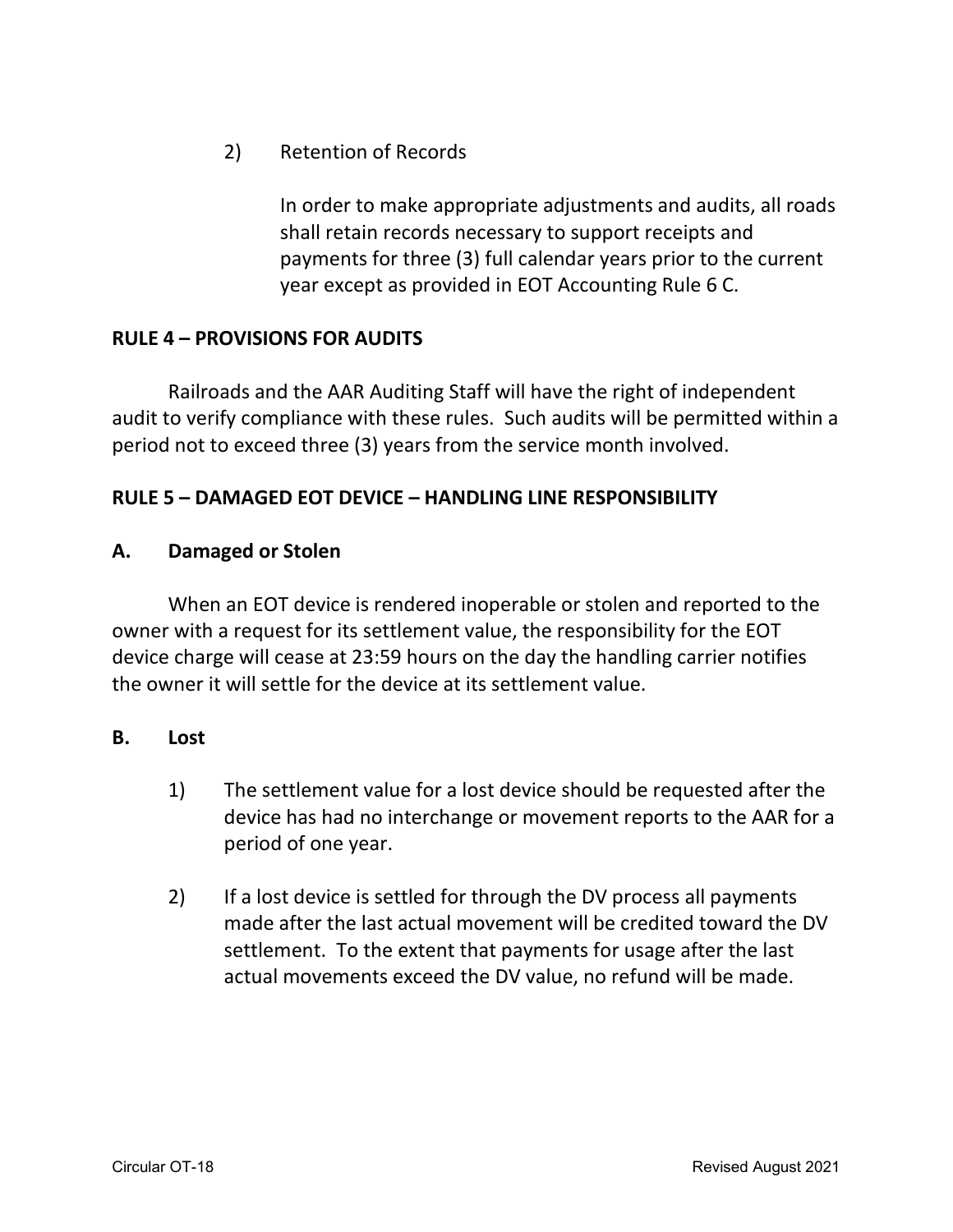## **RULE 6 – INTERCHANGE REPORTING**

The official interchange record created through LCS processing will be the record used for determination of device hire liability. Subscribers to these rules must use the LCS records to determine and pay device hire liability.

#### **A. Via Train Service**

- 1) EOT devices shall be considered as having been delivered to a connecting railroad when the freight cars upon which they have been affixed have been placed upon the agreed and designated interchange track.
- 2) The date, hour and location as determined by LCS will be the record used in determination of the EOT charge obligation.

#### **B. Other Than Train Service**

- 1) EOT devices shall be considered as having been delivered when the delivering carrier reports to the AAR hand and/or package delivery (HAND/PKGD) via the Train 10 reporting system. In the absence of a hand or package delivery transaction, the device will be considered delivered when the receiving carrier reports a hand or package receipt (HANR/PKGR) via the TRAIN 10 reporting system.
- 2) The delivering carrier shall report on the date shipped a "HAND/PKGD" event for each EOT device forwarded to another carrier in other than train service. The receiving carrier shall report on the date received a "PKGR" event for each EOT device received from another carrier in other than train service.
- 3) The delivering carrier shall retain hand and package delivery (HAND/PKGD) supporting information for 12 months from the date of reported shipment for auditing purposes between the delivering and receiving carriers. Supporting information should include the EOT initial and number, and if applicable, the common carrier company and the tracking number.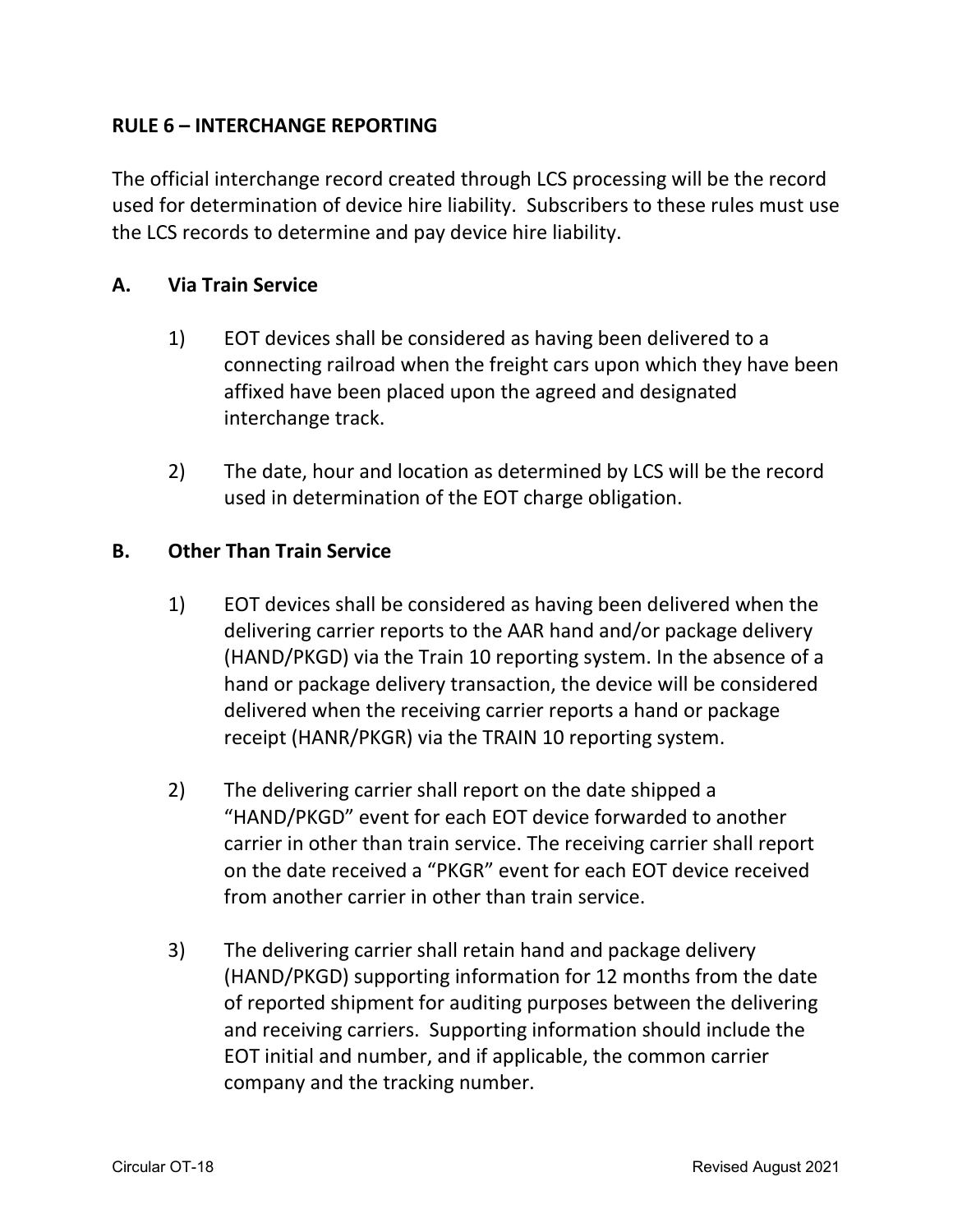4) The delivering and receiving carriers shall each obtain receipt from the agent providing the transportation service to verify the shipment of EOT devices between carriers.

#### **C. Use of Movement Events**

In the absence of an interchange record to a railroad, the reports of movement events will be used to determine EOT liability.

# **RULE 7 – LCS DEFAULT LOGIC AND JUNCTION REPORTS**

A. Default Logic

1. All applications of default logic require a minimum of three (3) insequence events prior to the application of LCS logic. Default logic will not benefit the carrier that failed to report. Multiple data elements, within a single interchange record, may be changed by Liability Continuity System (LCS) default logic to create the official LCS interchange.

2. Reporting events used by LCS to properly correct interchange reporting are:

Interchange (Receipt and Delivery) Placement (Actual and Constructive) Arrival **Departure** Release Pull

3. Neither Carrier Reports

a. When both carriers fail to report an interchange and continuity between the two carriers can be established prior to the 120th hour of the subsequent month, LCS will create a default interchange one (1) minute prior to the time of the first event reported by the receiving carrier. The load/empty status will be taken from the delivering carrier, and the location will be determined by LCS processing.

b. When both carriers fail to report an interchange and continuity is not established prior to the 120th hour of the next report month, LCS will create a default interchange on the first minute of the report month that continuity is established.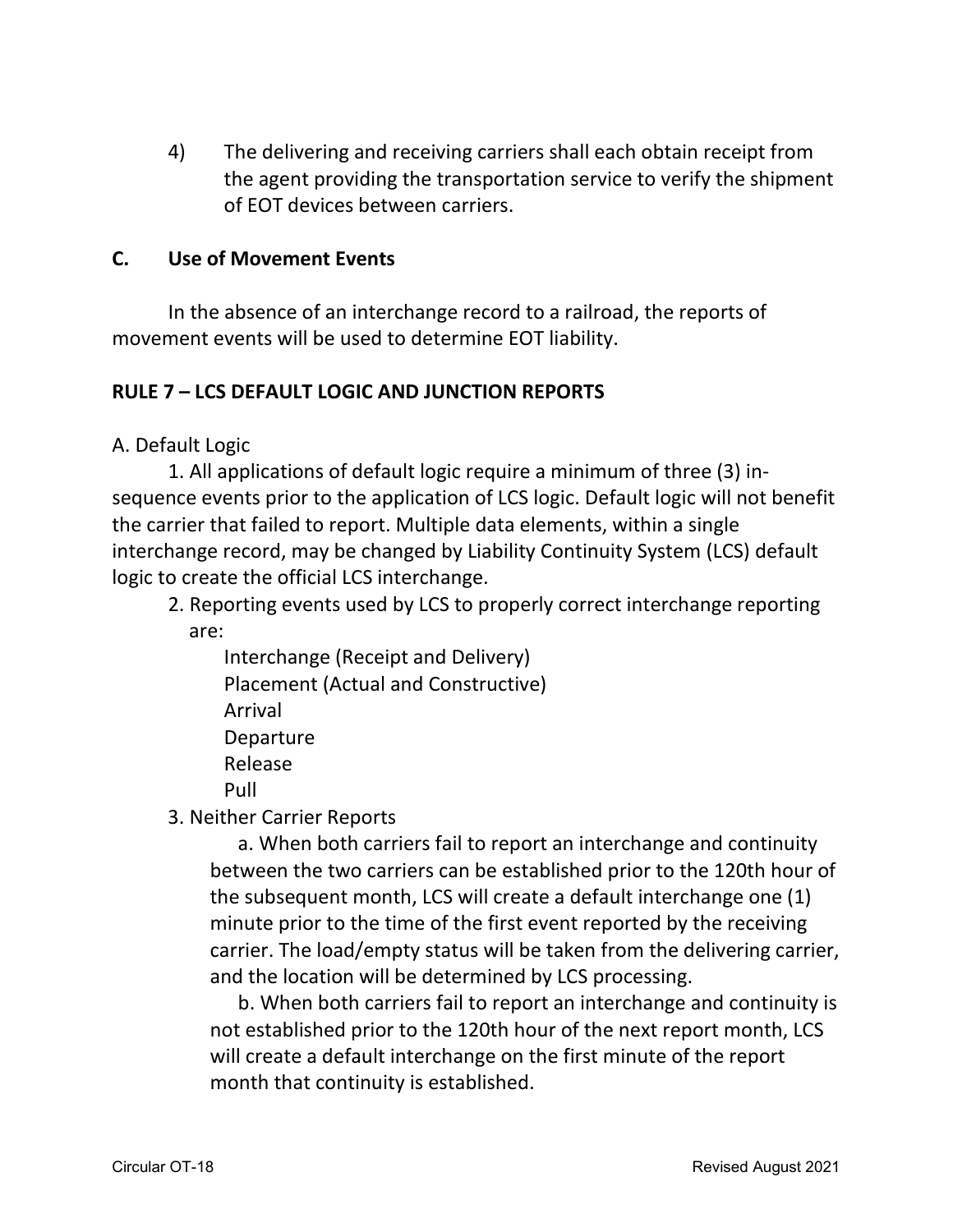- 4. Delivering Carrier Does Not Report When the delivering carrier fails to report an interchange, LCS will create an official interchange using the reporting of the receiving carrier.
- 5. Receiving Carrier Does Not Report When the receiving carrier fails to report an interchange, LCS will create an official interchange using the reporting of the delivering carrier.
- 6. Both Carriers Report But Do Not Agree

a. When both carriers attempt to report the same interchange activity but the location is different, the delivering carrier's location will be used.

b. When both carriers attempt to report the same interchange activity but the time is different by four (4) hours or less, the delivering carrier's time will be used.

c. When both carriers attempt to report the same interchange activity but the time is different by more than four (4) hours, LCS will allocate the time equally between the two carriers.

B. Junction Reports

All interchange reports will be matched or generated by LCS processing, coded per Appendix J-2 of these rules, and returned as junctions to the delivering road, receiving road and the equipment owner.

# **RULE 8 – REPORTS OF EOT DEVICE USAGE**

# **A. AAR Preparation**

AAR will prepare and submit reports to the user and owner of EOT devices 20 days after the close of the month.

# **B. Content**

Reports shall contain the information required to settle the liability for each EOT device. The information to be included is described in Appendix B.

# **C. Report Period**

The period reported each month will be for EOT device activity that occurs in the preceding calendar month. The month in which activity occurs will be referred to as the service month.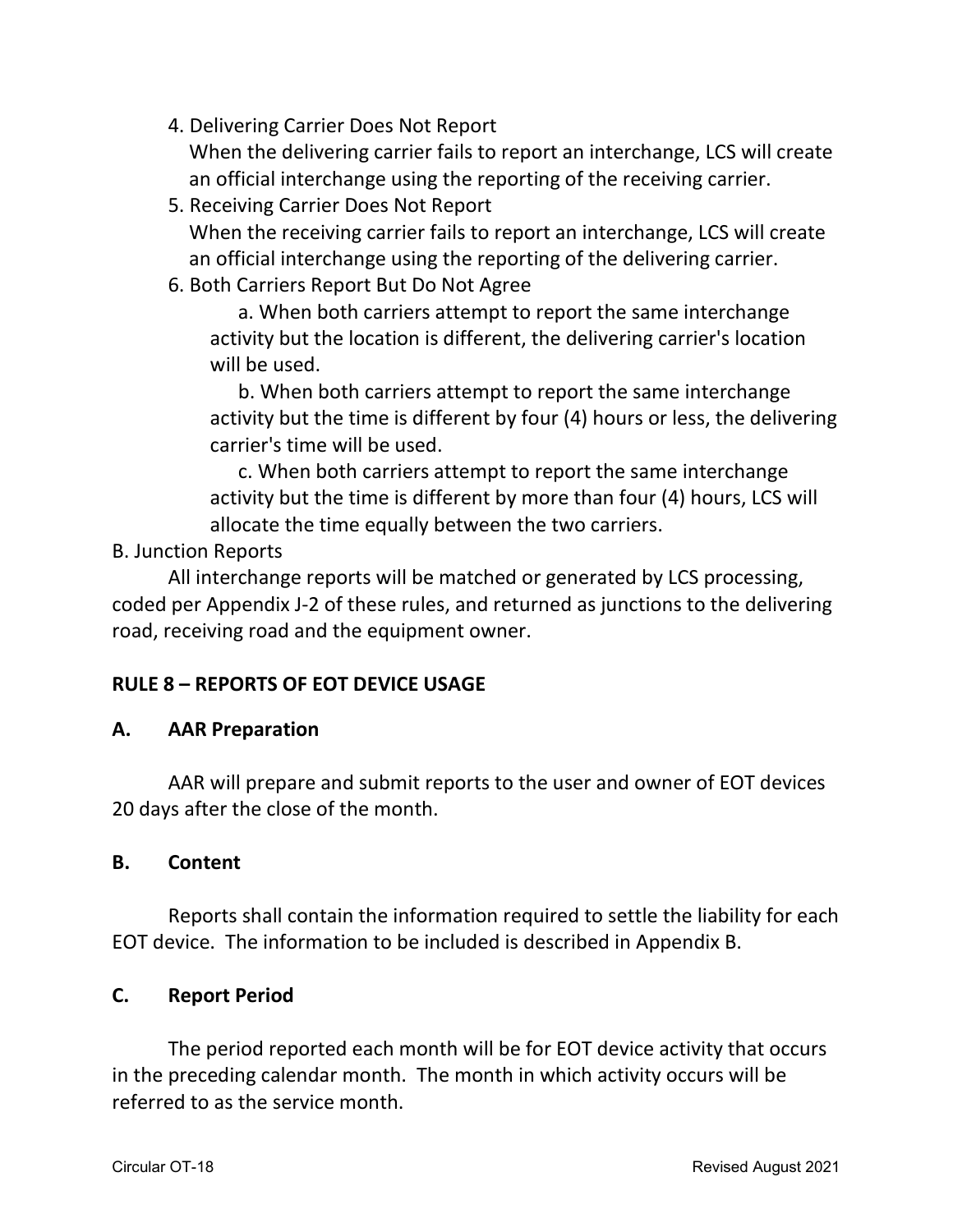Any EOT device that was in the account of a carrier at the end of the previous reporting period that does not have any activity reported during the current period will continue to be reported as on hand.

#### **D. Report and Payment Schedule**

- 1) AAR will submit reports for EOT devices within 20 days of the end of the service month.
- 2) The subscriber assigned liability for a device will have up to 2 months from the end of the service month to issue exceptions to the EOT device owner or its representative. Exceptions must be issued using the End of Train Self Service (EOTSS) system maintained by Railinc.
- 3) If a subscriber assigned liability for a device fails to issue exceptions within 2 months from the end of the service month, no exception may be taken and the total amount shown on the report is due to the EOT device(s) owner from the EOT device(s) user.
- 4) If an exception is taken in whole or in part to the EOT device report, it is the responsibility of the owner of the EOT device(s) to resolve the exception(s) within 3 months from the end of the service month. Resolution must be made via the EOTSS system maintained by Railinc. When an owner does not resolve exceptions within 3 months of the end of the service month, the exception will be assumed to be valid and the requested adjustment will be made by the EOTSS.
- 5) Information developed in the exception process may indicate that liability should be assessed to an owner that was not previously involved in the transaction. Device owners may submit this liability to the responsible subscriber within 4 months of the end of the service month. Subscribers receiving these exceptions must resolve them by the end of the  $4<sup>th</sup>$  month following the end of the service month. Exceptions that are not approve by the end of the  $4<sup>th</sup>$  month following the end of the service month will be assumed to be valid and the requested adjustment will be made by the EOTSS.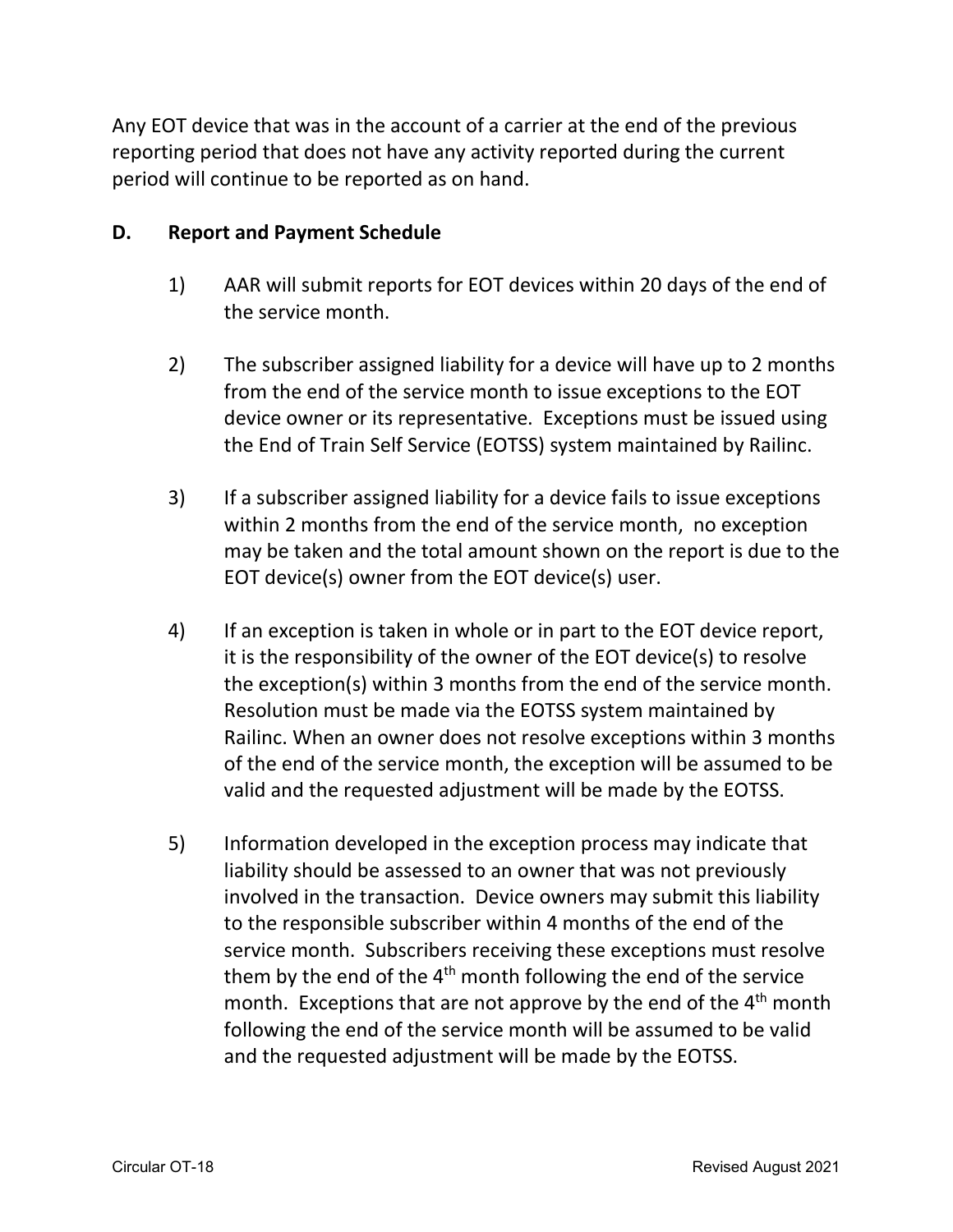- 6) EOT device(s) reported to the user, for which the user does not take exception, are payable to the owner as outlined in Rule D.2.
- 7) Device hire processed through the EOT Self Service (EOTSS) application will be settled via and subject to the Railroad Clearinghouse Settlement (RCH) Regulations. The EOTSS system will furnish device hire amounts to the RCH on the 12th of the month in which the device hire is finalized. If the 12th falls on a holiday or weekend the device hire summary amounts will be provided on the first business day thereafter. On the following business day, the RCH will notify each subscriber of its net/net position. The RCH will administer the exchange of funds on the first business day after notification of net/net position.

# **RULE 9 – ARBITRATION COMMITTEE**

## **A. Scope**

To formally interpret these rules and to settle disputes arising under them, the Safety and Operations Management Committee (SOMC) acting as the Operations General Committee shall act as an Arbitration Committee. Members representing a majority of the total votes of SOMC shall constitute a quorum.

#### **B. Rule Disputes**

In case any question or dispute arises under these rules, it may be submitted by either party to the Arbitration Committee through the Secretary of Business Services. Each party shall submit an abstract that briefly sets forth the points at issue and each party's interpretation of the rules upon which its claim or defense is based. The Arbitration Committee shall base its decisions upon the rules and the abstracts submitted, and its decisions shall be final. Should one of the parties refuse to participate, the Arbitration Committee will consider the case on the basis of the information submitted by the participating party. All decisions shall be reported to the AAR through SOMC.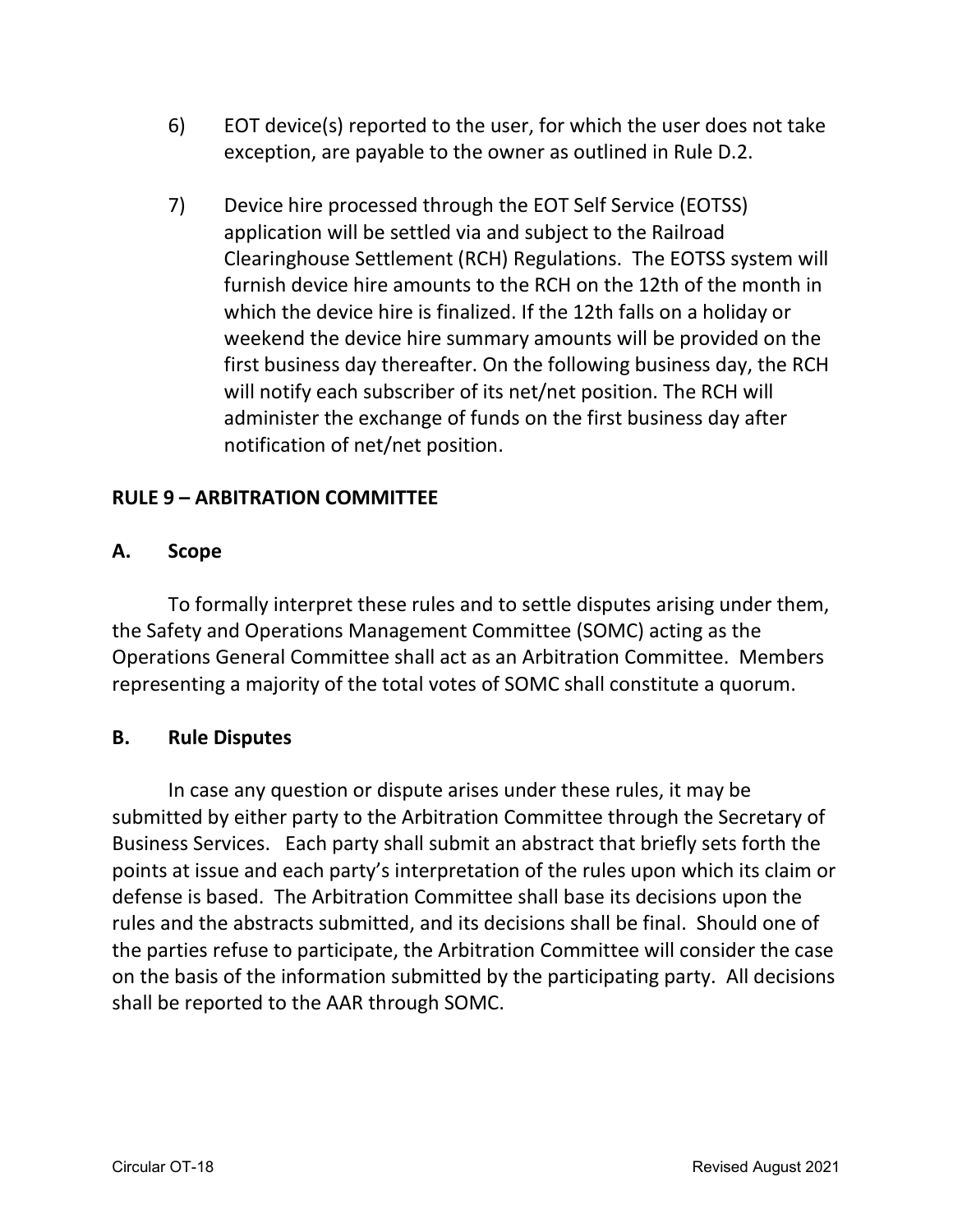#### **C. Non-Rule Disputes**

In case a question shall arise not covered by the rules, the roads disagreeing may, by mutual consent, submit such questions to the Arbitration Committee.

#### **RULE 10 – INTERPRETATION AND REVISION OF RULES**

The Equipment Assets Committee (EAC) shall have authority to informally interpret these rules, and to make recommendations for changes or revisions. Upon approval by SOMC, such changes or revisions to these rules will be submitted to the Subscribers for approval.

Supersedes Circular No. OT-18 dated January 1, 2019.

By direction of,

# **Nichole Fimple**

AVP Business Services/Executive Dir. Rules and Standards Association of American Railroads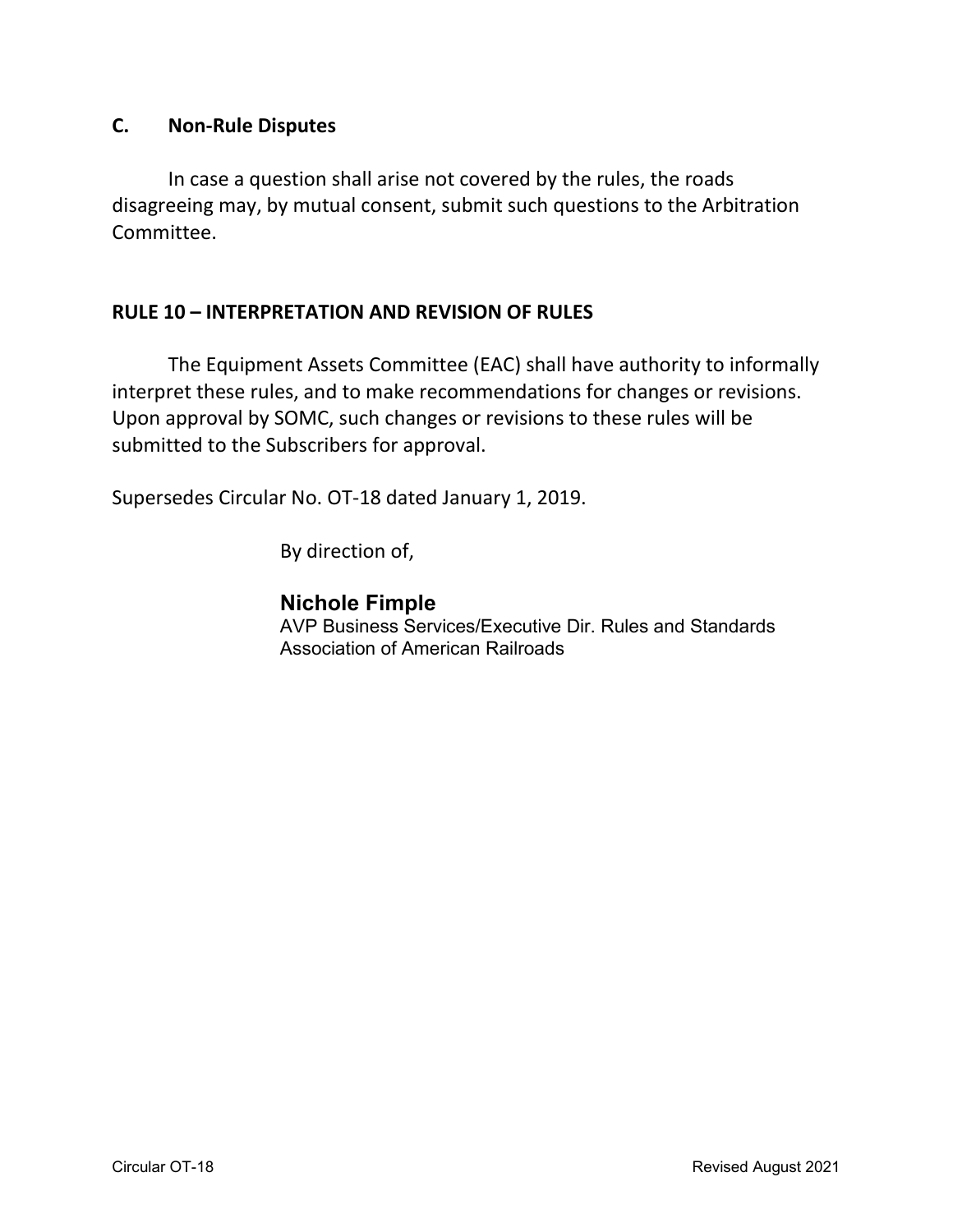Appendix A – Explanation of LCS Interchange Type Codes

#### CODE:

- B Interchange record created by LCS when both roads reported the same equipment event but the time difference was greater than 24 hours.
- C Liability acceptance interchange record submitted by owner or user to correct liability to their account.
- D Interchange record created by LCS from the delivery record. No receipt reported.
- G Interchange record created by LCS because of a gap (both reports are missing).
- L Interchange record created when a Start of Haulage event is reported.
- M Interchange record created when a Stop of Haulage event is reported.
- O Verified interchange created from one-road reporting, where the delivery road is the official reporter.
- P Verified interchange created from one-road reporting, where the receiving road is the official reporter.
- Q Interchange record created when haulage terminated due to multiple load/empty status changes or after 60 days has elapsed from the start of haul without a valid stop.
- R Interchange record created by LCS from the receipt record. No delivery reported.
- V Verified interchange, both roads reported exactly the same time and location.
- W Verified interchange record created by LCS using the delivery record because both roads reported the same equipment event with a time discrepancy within 4 hours or less.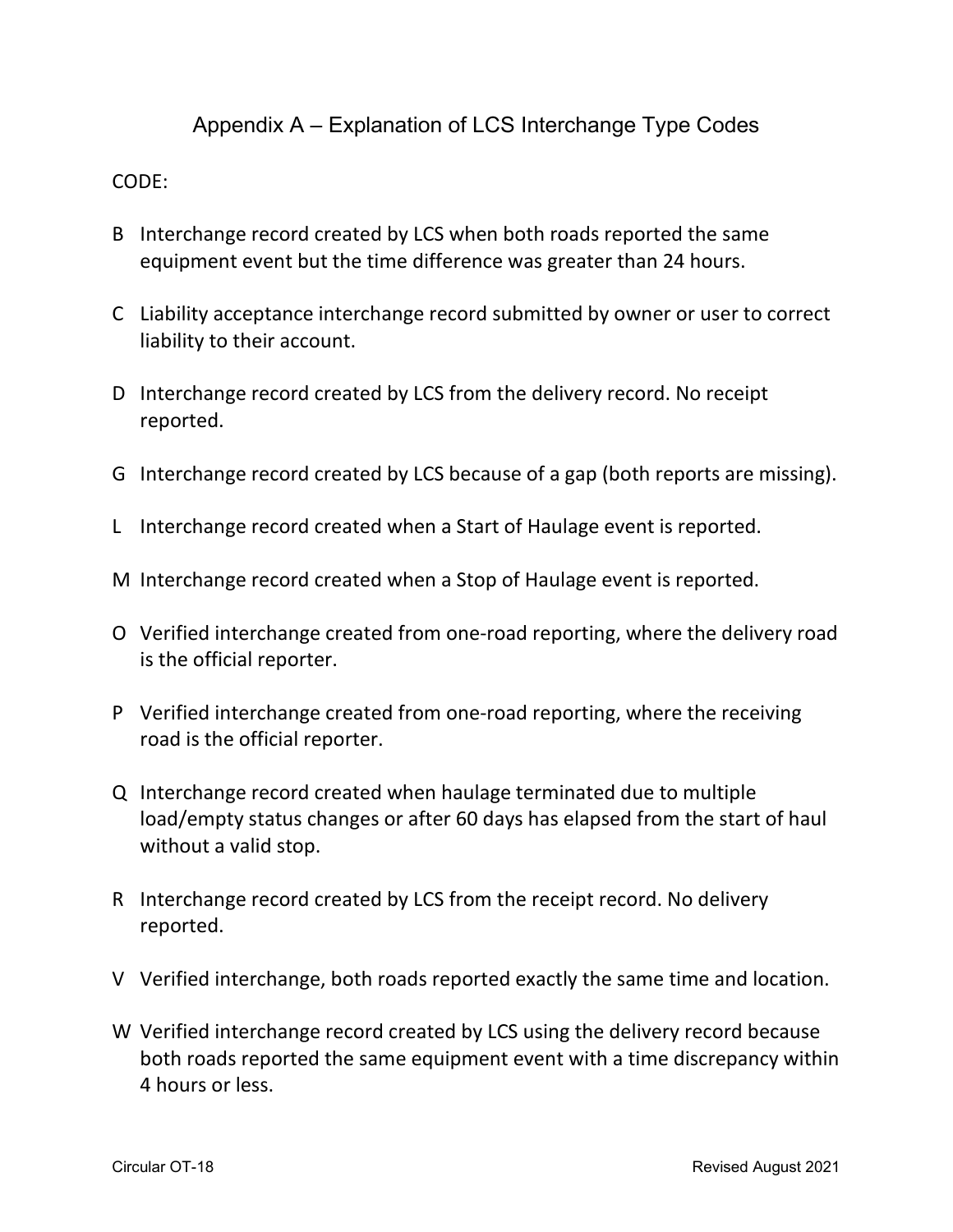| <b>EOT Liability File</b>        |                                |                |                 |                        |                                                                                                       |
|----------------------------------|--------------------------------|----------------|-----------------|------------------------|-------------------------------------------------------------------------------------------------------|
| <b>Column Name</b>               | Format                         | Length         | <b>Position</b> | End<br><b>Position</b> | <b>Description</b>                                                                                    |
| EOTLF Key (CHLF Key)             | 18 Positions /<br>Character    | 18             | 1               | 18                     | Record Identifier                                                                                     |
| Equipment Initial                | 4 Positions /<br>Character     | 4              | 19              | 22                     | <b>EOT Initial</b>                                                                                    |
| <b>Equipment Number</b>          | 10 Positions /<br>Numeric      | 10             | 23              | 32                     | <b>EOT Number</b>                                                                                     |
| <b>Equipment Owner</b>           | 4 Positions /<br>Character     | 4              | 33              | 36                     | <b>Owner (Stenciled Mark Owner)</b>                                                                   |
| <b>Family Code</b>               | 4 Positions /<br>Character     | 4              | 37              | 40                     | This will show any relationships<br>that are not in the mark register.                                |
| Possession Road                  | 4 Positions /<br>Character     | 4              | 41              | 44                     | The Railroad that is possession of<br>the EOT                                                         |
| Liable Road                      | 4 Positions /<br>Character     | 4              | 45              | 48                     | The Railroad that is liable for the<br>EOT (Subscribers Only, BNSF,<br>CSXT, CN, CPRS, FXE, NS, UP)   |
| <b>Start Source Code</b>         | 3 Positions /<br>Character     | 3              | 49              | 51                     | Code that started liability                                                                           |
| <b>Start Source Type</b><br>Code | 2 Positions /<br>Character     | $\overline{2}$ | 52              | 53                     | Type code given more<br>information on why liability<br>started                                       |
| <b>Start Event Type</b>          | 4 Positions /<br>Numeric       | 4              | 54              | 57                     | Event type that started liability                                                                     |
| <b>Start Date</b>                | 12 Positions /<br>YYYYMMDDHHMM | 12             | 58              | 69                     | Event Date that started liability                                                                     |
| Start Road                       | 4 Positions /<br>Character     | 4              | 70              | 73                     | Railroad that started liability. This<br>will also be the railroad that<br>ended the prior liability. |
| <b>Start Location</b>            | 9 Positions /<br>Character     | 9              | 74              | 82                     | SPLC where liability Started                                                                          |
| <b>Start Location City</b>       | 50 Positions /<br>Character    | 50             | 83              | 132                    | City where liability started                                                                          |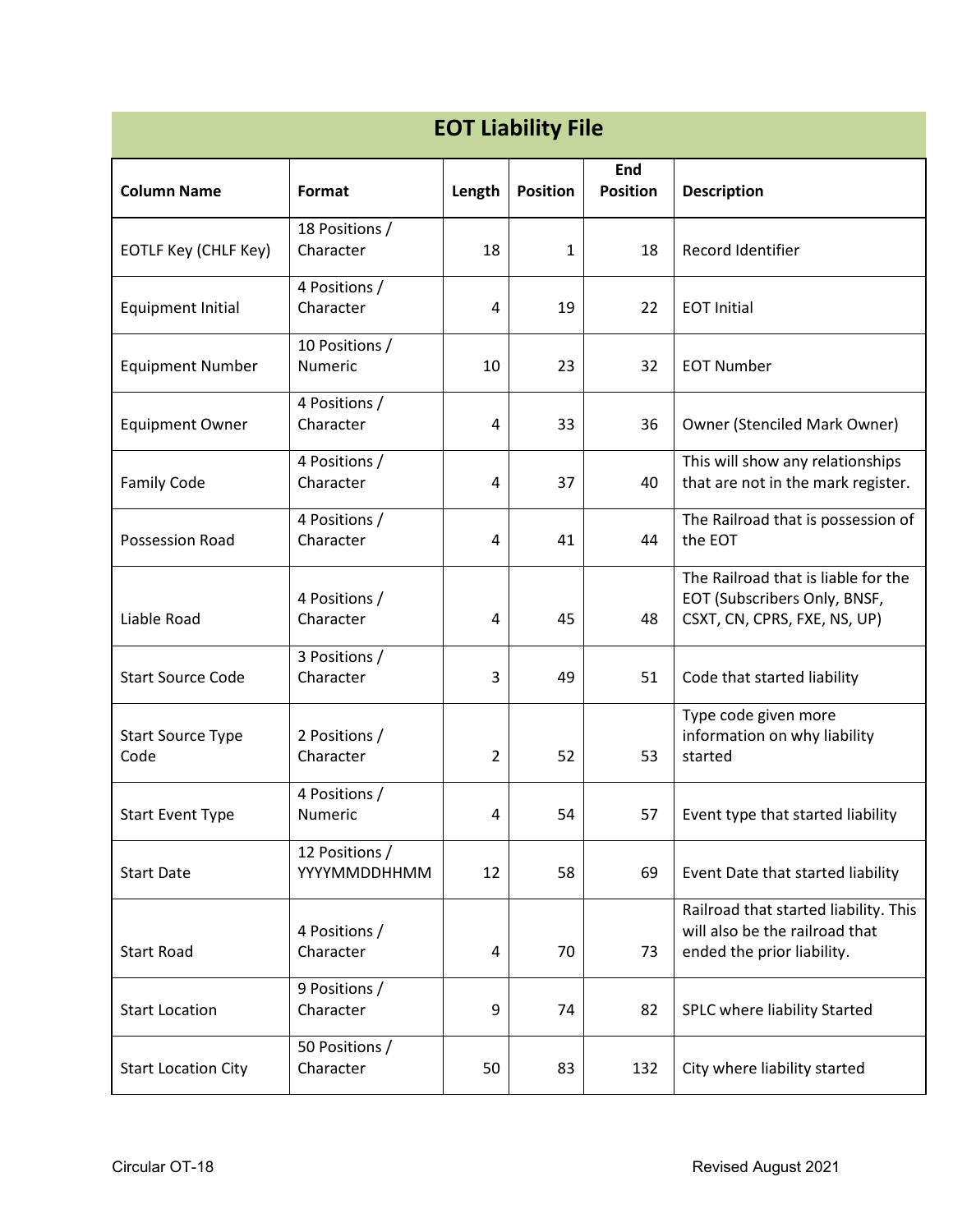| <b>EOT Liability File</b>            |                                |                |                 |                        |                                                                                              |
|--------------------------------------|--------------------------------|----------------|-----------------|------------------------|----------------------------------------------------------------------------------------------|
| <b>Column Name</b>                   | Format                         | Length         | <b>Position</b> | End<br><b>Position</b> | <b>Description</b>                                                                           |
| <b>Start Location</b><br>State/Prov. | 2 Positions /<br>Character     | $\overline{2}$ | 133             | 134                    | State/Province where liability<br>started                                                    |
| <b>Start Day</b>                     | 2 Positions /<br>Numeric       | $\overline{2}$ | 135             | 136                    | Day of the month that started<br>liability                                                   |
| <b>End Source Code</b>               | 3 Positions /<br>Character     | 3              | 137             | 139                    | Type code given more<br>information on why liability<br>ended                                |
| <b>End Source Type Code</b>          | 2 Positions /<br>Character     | $\overline{2}$ | 140             | 141                    | Event type that ended liability                                                              |
| <b>End Event Type</b>                | 4 Positions /<br>Numeric       | 4              | 142             | 145                    | Code that ended liability                                                                    |
| <b>End Date</b>                      | 12 Positions /<br>YYYYMMDDHHMM | 12             | 146             | 157                    | Event Date that ended liability                                                              |
| <b>End Road</b>                      | 4 Positions /<br>Character     | 4              | 158             | 161                    | Railroad that ended liability, this<br>will be Railroad that starts the<br>next start record |
| <b>End Location</b>                  | 9 Positions /<br>Character     | 9              | 162             | 170                    | SPLC where liability ended                                                                   |
| <b>End Location City</b>             | 50 Positions /<br>Character    | 50             | 171             | 220                    | City where liability ended                                                                   |
| <b>End Location</b><br>State/Prov.   | 2 Positions /<br>Character     | $\overline{2}$ | 221             | 222                    | State/Province where liability<br>ended                                                      |
| End Day                              | 2 Positions /<br>Numeric       | $\overline{2}$ | 223             | 224                    | Day of the month that ended<br>liability                                                     |
| Rate1 Value                          | 2 Positions /<br>Numeric       | $\overline{2}$ | 225             | 226                    | This is first rate for EOTs.<br>Currently this value will be \$15                            |
| Rate1 Days                           | 2 Positions /<br>Numeric       | $\overline{2}$ | 227             | 228                    | Number of days at Rate 1                                                                     |
| <b>Total Amount Rate 1</b>           | 3 Positions /<br>Numeric       | 3              | 229             | 231                    | <b>Total Amount Rate 1</b>                                                                   |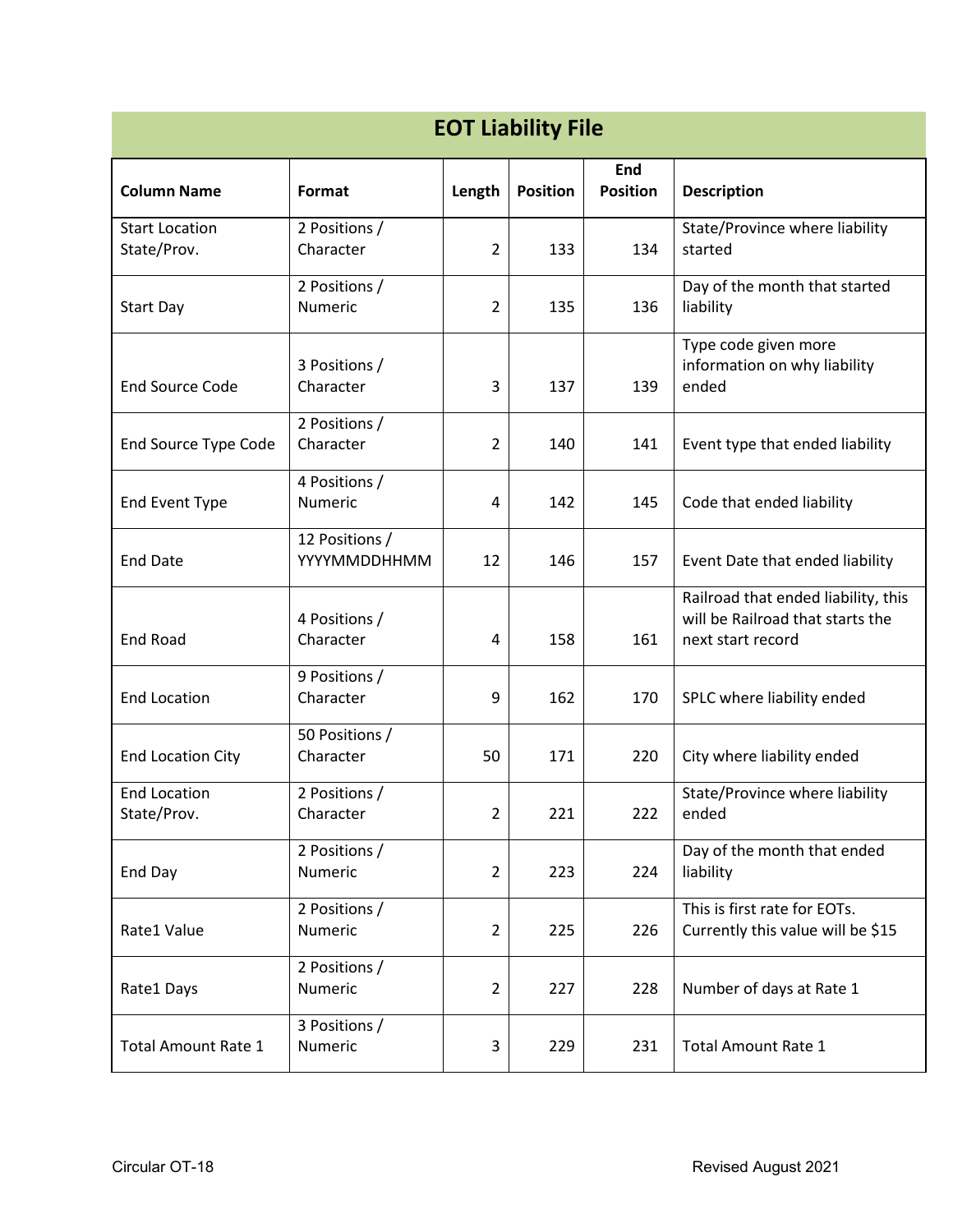| <b>EOT Liability File</b>                   |                                 |                |                 |                        |                                                                                                                                                |  |
|---------------------------------------------|---------------------------------|----------------|-----------------|------------------------|------------------------------------------------------------------------------------------------------------------------------------------------|--|
| <b>Column Name</b>                          | Format                          | Length         | <b>Position</b> | End<br><b>Position</b> | <b>Description</b>                                                                                                                             |  |
| Rate2 Value                                 | 2 Positions /<br>Numeric        | $\overline{2}$ | 232             | 233                    | This is second rate for EOTs.<br>Currently this value will be \$50                                                                             |  |
| Rate2 Days                                  | 3 Positions /<br><b>Numeric</b> | 3              | 234             | 236                    | Number of days at Rate 2                                                                                                                       |  |
| <b>Total Amount Rate 2</b>                  | 4 Positions /<br>Numeric        | 4              | 237             | 240                    | <b>Total Amount Rate 2</b>                                                                                                                     |  |
| Zero Days                                   | 4 Positions /<br>Numeric        | 4              | 241             | 244                    | Number of Days at Zero Rate                                                                                                                    |  |
| <b>Current Days</b>                         | 2 Positions /<br>Numeric        | 2              | 245             | 246                    | Number of Days for the current<br>record for current month                                                                                     |  |
| <b>Total Days</b>                           | 4 Positions /<br><b>Numeric</b> | 4              | 247             | 250                    | Number of total days liable for<br>EOT. This number can cross<br>months                                                                        |  |
| Max Indicator                               | 1 Position /<br>Character       | 1              | 251             | 251                    | Indicator if the max amount has<br>been hit. If the amount has been<br>hit then the Zero Days will be<br>populated. (\$3,100 and/or 58<br>days |  |
| <b>Total Amount</b><br><b>Current Month</b> | 4 Positions /<br>Numeric        | 4              | 252             | 255                    | The total amount for the EOT<br>record for the current file month.                                                                             |  |
| Cumulative<br><b>Total Amount</b>           | 6 Positions /<br>Numeric        | 6              | 256             | 261                    | The cumulative total amount for<br>the EOT record for all months if<br>the liability is continuous (cross-<br>months).                         |  |
| <b>Original Liability Date</b>              | 12 Positions /<br>YYYYMMDDHHMM  | 12             | 262             | 273                    | The from road of the interchange<br>that started liability                                                                                     |  |
| Prior Liable Road                           | 4 Positions /<br>Character      | $\overline{a}$ | 274             | 277                    | The from road of the interchange<br>that started liability                                                                                     |  |
| Prior<br>Possession Road                    | 4 Positions /<br>Character      | 4              | 278             | 281                    | The from road of the interchange<br>that started possession                                                                                    |  |